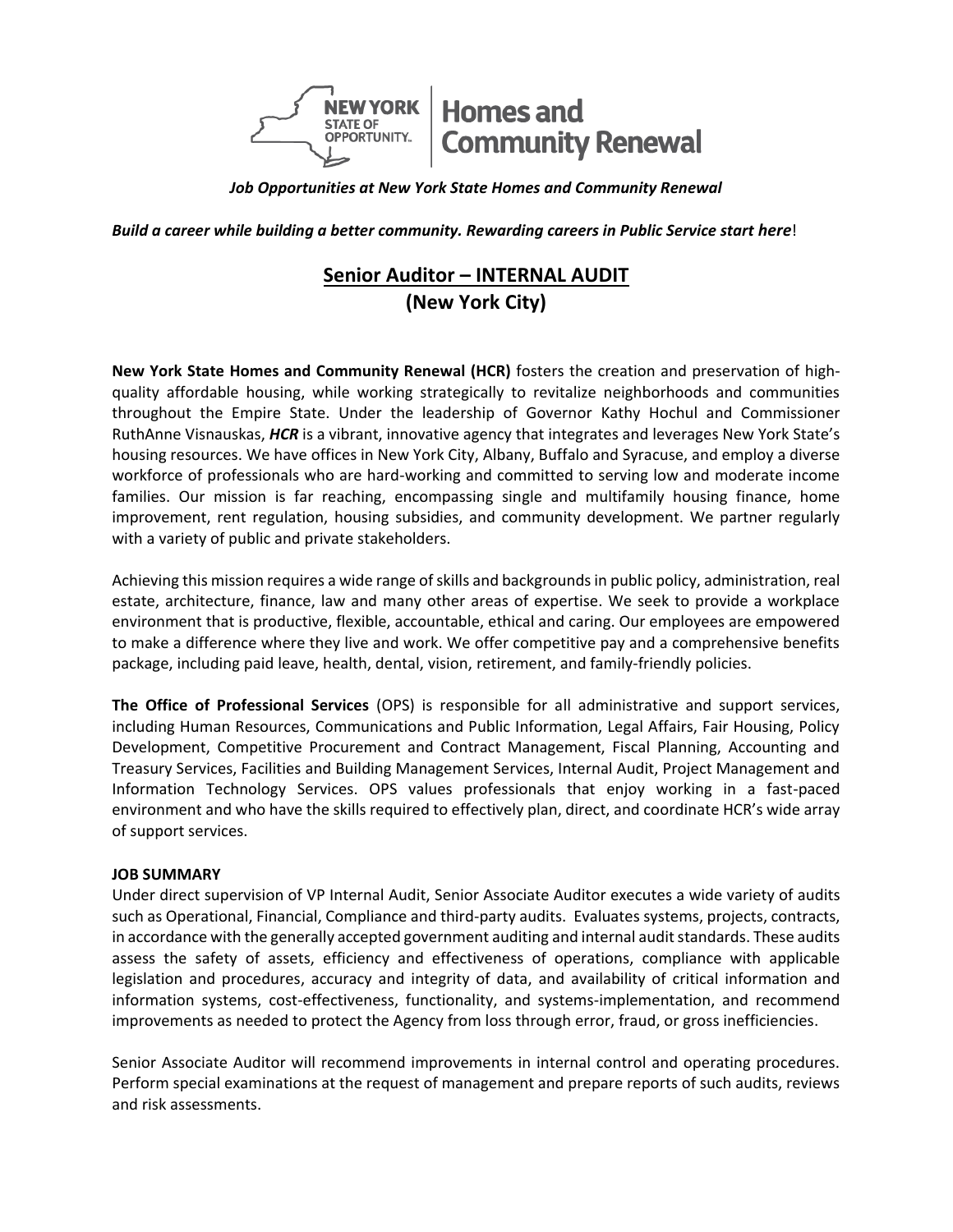

# *Job Opportunities at New York State Homes and Community Renewal*

## **PRINCIPAL RESPONSIBILITIES**

The responsibilities of the position include, but are not limited to, the following:

- Performing research and analysis of agencies' operations and financial systems, capital programs, contract compliance, and security programs, including personnel structure, architecture, policies and procedures, incident handling, awareness training, disaster recovery and business continuity;
- Conducting operational, financial and IT audits including evaluating whether risks and vulnerabilities are properly identified and mitigated;
- Preparing and examining assessment findings and providing general assistance to the audit staff; assisting in the development of audit plans and programs;
- Verify information and ensuring all procedures and testing necessary to meet audit objectives take place; conducting tests of internal controls for audits of related projects;
- Performing audit procedures and tests necessary to meet audit objectives in compliance with Generally Accepted Government Auditing Standards and International Internal Audit Standards;
- Preparing audit work papers, memos, letters and drafting audit report findings and recommendations;
- Assisting in the development, updating, revising, and improving of audit procedures and programs and assisting in creating audit programs.
- Performing other related work or special studies as may be required.

# **MINIMUM QUALIFICATIONS**

- A baccalaureate or graduate degree from an accredited college in finance, accounting, operations management or a related area;
- Five or more years of progressively responsible experience in auditing;
- Experience with GAGAS, IPPF and FISCAM Standards;
- Advanced proficiency in basic PC applications (MS Excel, Word, PowerPoint, and Visio);
- Ability to work under pressure and time limits.

# **PREFERRED SKILLS**

- Related industry certifications such as CIA, CFE, CPA and CRMA are desirable;
- Demonstrated experience with operational and financial audits, assessment of risks and controls, suggestion of best practices and recommendations for improvements;
- Intermediate level analytical and data analysis skills ;
- Experience with Sarbanes-Oxley, ISO and COSO principles;
- Excellent interpersonal, communication, writing and organizational skills.

This job description is not intended to be all inclusive and the employee will be expected to perform other reasonably related duties as assigned.